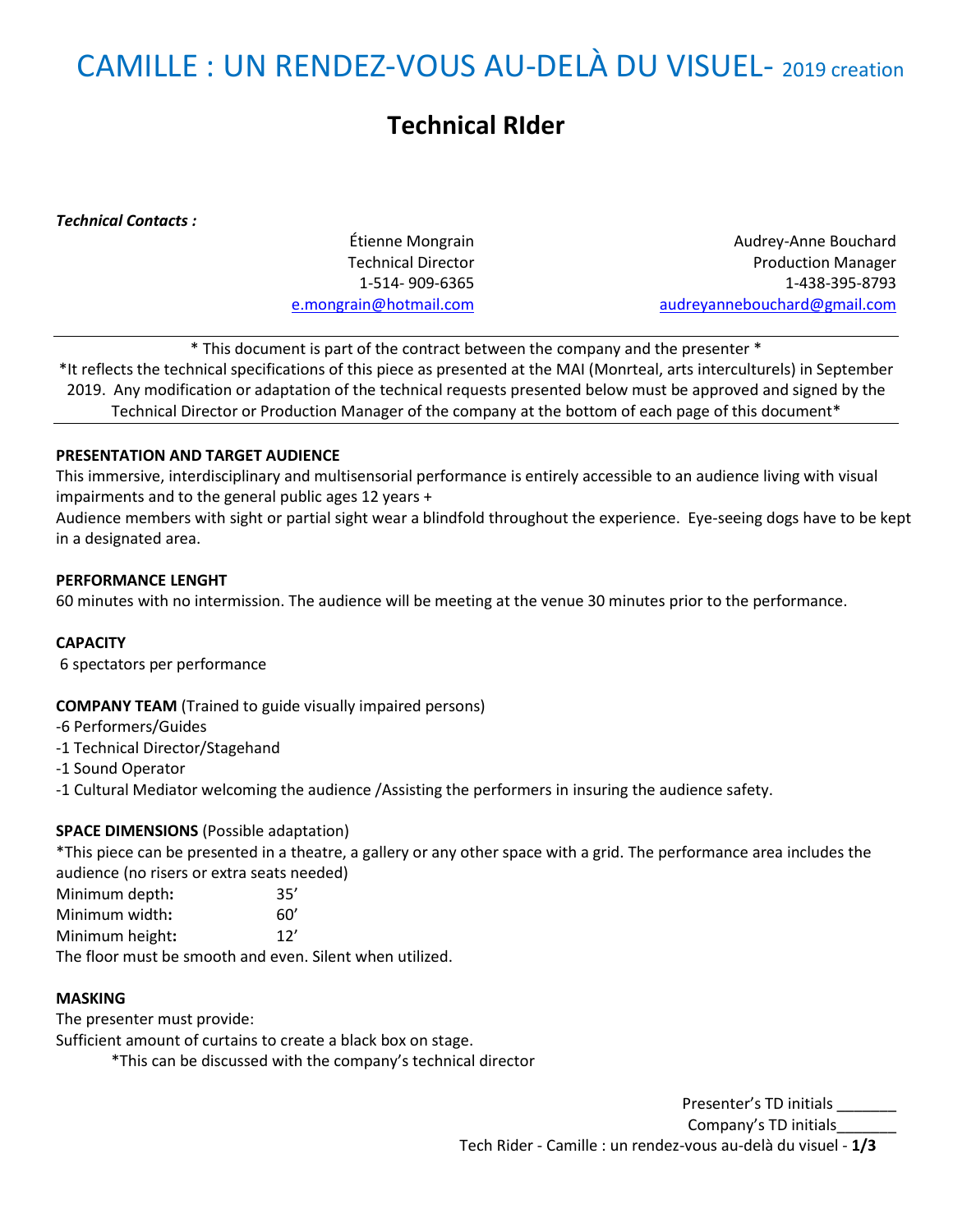# **PIPES AND RIGGING**

The presenter must provide:

10 X Pipes for tail downs to be installed from the grid to 3'-0'' off the ground with cheeseboroughs : 10 fix and 6 swivel 2 X 8' Pipes for booms with bases (as flat as possible)

# **LIGHTING**

The presenter must provide:

General lighting options to cover the entire performance space ensuring good visibility for the performers to guide the audience in the space. Ideally dimmable.

# **SET**

The presenter must provide: 5 X Chairs Rope or cables to hang two pipes holding light curtains below grid height

The company brings:

- 6 X Folding chairs
- 6 X Rolling office chairs

1 X 3'X20' Carpet

1 X 2'X16' Wooden table

2 X Suspended curtains (glitter/fabric) with pipes to be hung below the grid in order for the curtains to touch the ground

1 X Pulley system to lift up the two above curtains.

1 X Self standing door

2 X 3' diameter X 8' tall wooden cylinders

3 X 13'- 4X20' long hair carpet

3 X Round bistro table

- Many coats to be hung to the grid

- Various accessories (including 4 hair dryers that must be plugged and turned ON simultaneously)

- Food (rice) and beverages (coffee, water and sparkling water) served to the audience during the performance. The rice is cooked in a rice cooker provided by the company.

-Blindfolds and slippers for spectators to wear during the performance.

*\*Consult attached Ground plan for an overview of the space.*

# **SOUND**

The presenter must provide:

1 X Sound board X-32 or equivalent

2 X 1000w min. speakers to be suspended 12' off the ground

4 X 1000w min. Pre-amp speakers to be suspended 8' off the ground

2 X 1000w min. Pre-amp speakers to be suspended 9' off the ground `

2 X 1000w min. Pre-amp speakers to be suspended 12' off the ground

4 X 1000w min. Pre-amp speakers to be installed on the ground

3 X Subs to be installed on the ground

XLR cables to run all speakers

The company brings:

1 X Computer Macbook Pro i7

1 X QLab Licence

1 X IPAD and wireless internet router to operate sound through Qlab remote

1 X MOTU Hybrid sound card

Presenter's TD initials Company's TD initials\_\_\_\_\_\_\_ Tech Rider - Camille : un rendez-vous au-delà du visuel - **2/3**